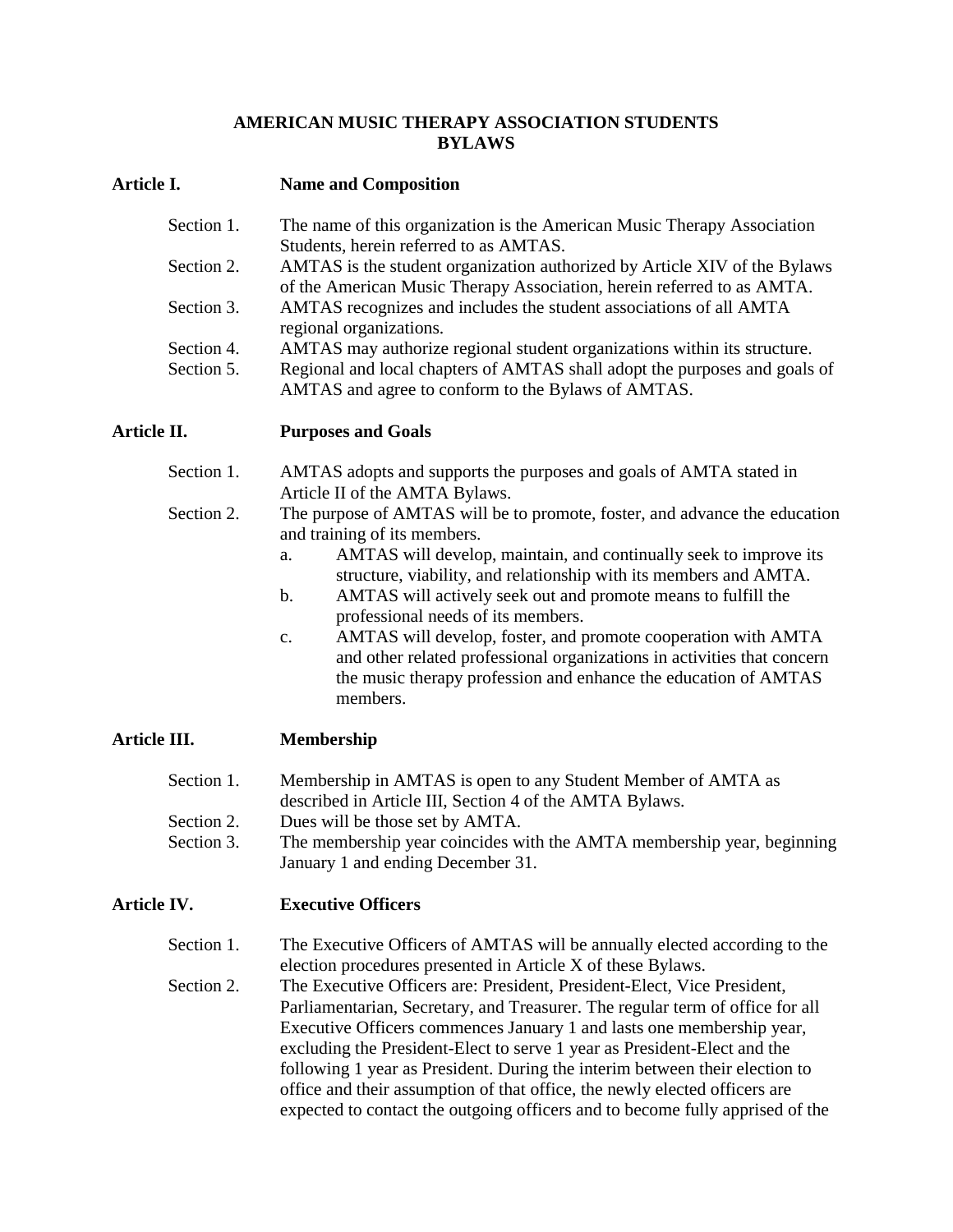events and information associated with the office. Retiring officers surrender all records older than three years to the AMTA Archivist. Retiring officers will surrender all records from the past three years related to their offices to their successor at the conclusion of the National Conference. Retiring officers will be available as mentors to the newly elected officers for the duration of the following membership year to assure a smooth transition of responsibility. Section 3. No officer may hold the same office for more than two consecutive terms. Section 4. The President, former President-Elect, serves as Chief Executive Officer of AMTAS, representing AMTAS in interactions with other organizations. The President presides over all meetings of AMTAS. The President attends all meetings of the Student Affairs Advisory Board (hereafter referred to as SAAB) as a voting member. The President is responsible for appointing willing AMTAS members to fill vacant positions among Executive Officers and Student Representatives to Standing Committees. The President will also serve as an administrator of the AMTAS Facebook group, and will act as a facilitator for discussions. In the event that the Secretary is unable to fulfill his/her duties on the Facebook group, the President will be responsible for posting all updated scholarship information, contests, and conference information. The President provides a Presidential report to the membership at three (3) times throughout the year: to the Secretary by April 15th for inclusion in the Spring Newsletter, to the Secretary by November 15th for inclusion in the fall newsletter, and at the first general business meeting of AMTAS at the National Conference. The President is also responsible for submitting a Presidential Address in the Guidebook by January 1st. A vacancy in the office of President is filled by the President-Elect. In the event that the office of President-Elect is also vacant, responsibilities will proceed to the Vice President, Parliamentarian, Secretary, and Treasurer in that order. Section 5. The duties of the President-Elect are to assist the President as requested, to study the duties of the President in anticipation of assuming the responsibilities of the Presidency, and to assume all duties of the President in case of resignation, disability, or absence of the President. The President- Elect is responsible for assistance relating to Executive Officer email accounts, including answering of questions and creation of new accounts if needed. The President-Elect acts as a liaison between all Standing Committee Student Representatives and Committee Chairs. The President-Elect corresponds with the Student Representatives on the AMTA Standing Committees and the members of the AMTAS Board of Directors a minimum of once every quarter. The President-Elect attends all AMTAS and SAAB meetings as a voting member. The President-Elect provides a President-Elect report to the membership four (4) times throughout the year: to the Secretary by April 15 for inclusion in the Spring Newsletter, to the Secretary by November 15 for inclusion in the Fall Newsletter, at the first general business meeting of AMTAS at the National Conference, and to the Vice President by December 30 to be posted on the AMTAS Website. The President-Elect communicates with all Executive Officers in an advisory capacity as needed. Section 6. The Vice President is responsible for creating and maintaining the AMTAS website and updating email addresses of national and regional officers within 10 days of beginning their terms. The Vice President attends all AMTAS meetings as a voting member and attends all SAAB meetings as a non-voting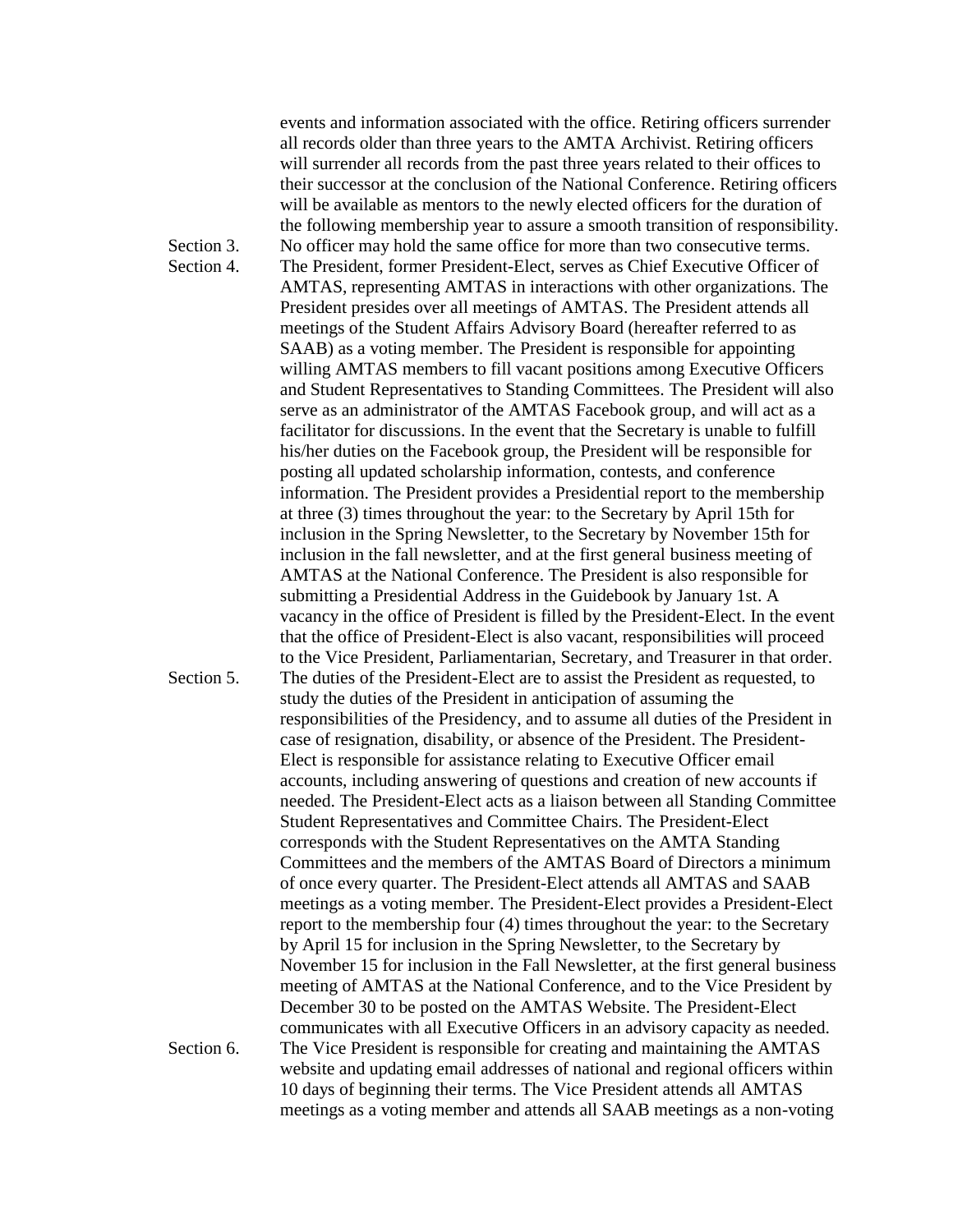member. The Vice President provides a Vice President's Report to the membership at four (4) times throughout the year: to the Secretary by April 15 for inclusion in the Spring Newsletter, to the Secretary by November 15 for inclusion in the Fall Newsletter, at the first general business meeting of AMTAS at the National Conference, and by December 30 to be posted on the AMTAS Website. Following the National Conference, the Vice President submits a summary of the business of AMTAS for publication in "Music Therapy Matters." By the end of his/her term, the Vice President posts the Executive Officers' final reports, any information about Standing Committees, and the revised Bylaws on the AMTAS Website. A vacancy in the office of Vice President is filled by Presidential appointment with approval of the Board of Directors.

- Section 7. The Parliamentarian ensures that all AMTAS meetings are conducted according to Robert's Rules of Order. The Parliamentarian attends all AMTAS meetings as a voting member and attends all SAAB meetings as a non-voting member. The Parliamentarian reviews the AMTAS Bylaws and presents recommended changes to be approved at the second general business meeting, as detailed in Article XVII of these Bylaws. By November 30, the Parliamentarian submits copies of the most current AMTAS Bylaws to each of the AMTAS Executive Officers, the SAAB Chairperson, and the AMTA National Office. The Parliamentarian provides a Parliamentarian's Report to the membership at four (4) times throughout the year: to the Secretary by April 15 for inclusion in the Spring Newsletter, to the Secretary by November 15 for inclusion in the Fall Newsletter, at the first general business meeting of AMTAS at the National Conference, and to the Vice President by December 30 to be posted on the AMTAS Website. A vacancy in the office of Parliamentarian is filled by Presidential appointment with approval of the Board of Directors.
- Section 8. The Secretary keeps minutes for all AMTAS and SAAB meetings. The Secretary will also serve as the active administrator of the AMTAS Facebook group, and is responsible for posting all updated scholarship information, contests, and conference information. The Secretary is responsible for managing all correspondence of AMTAS, including all nomination forms and student reports. The Secretary will also record minutes of Executive Officer meetings and send them to the Regional Representatives. The Secretary maintains a current list of all members of the Board of Directors. On April 30 and November 30, the Secretary sends the updated list to the members of the AMTAS Board of Directors, the AMTA Board of Directors, the AMTA Assembly of Delegates, the SAAB Chairperson, and the AMTA National Office. The Secretary informs all Executive Officers and members of the Board of Directors of the meeting times and locations at the annual conference. The Secretary attends all AMTAS meetings as a voting member and attends all SAAB meetings as a non-voting member. The Secretary serves as the Editor for all AMTAS Publications, as outlined in Article XII of these Bylaws. The Secretary provides a Secretary's Report to the membership at four (4) times throughout the year: by April 15 for inclusion in the Spring Newsletter, by November 15 for inclusion in the Fall Newsletter, at the first general business meeting of AMTAS at the National Conference, and to the Vice President by December 30 to be posted on the AMTAS Website. A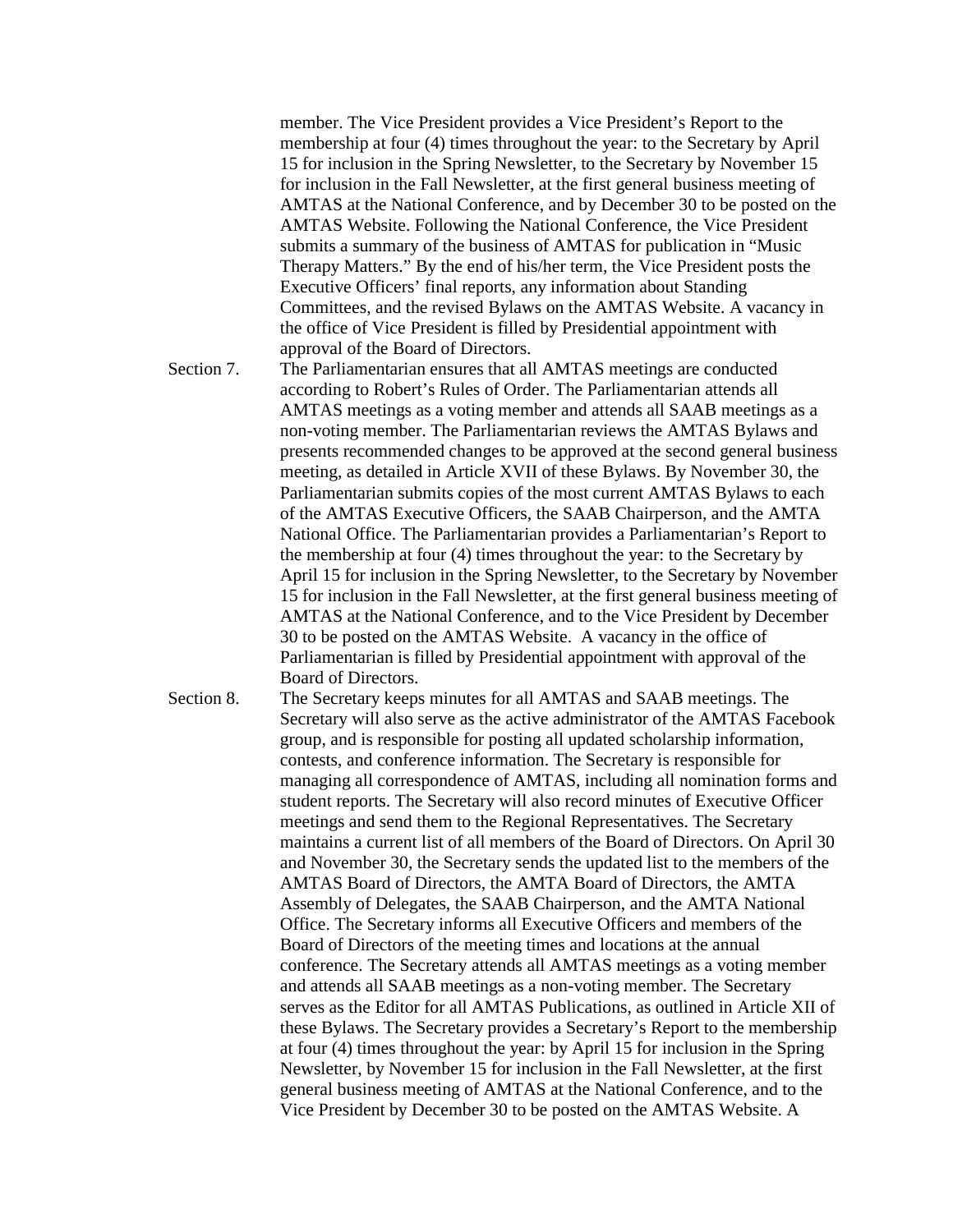vacancy in the office of Secretary is filled by Presidential appointment with approval of the Board of Directors.

- Section 9. The Treasurer is entrusted with the custody and supervision of the financial affairs of AMTAS. The Treasurer is responsible for depositing all checks within 90 days, balancing the AMTAS account, and developing a budget for the following membership year to be presented to the members of AMTAS at the first general business meeting and approved by the members at the second general business meeting. The Treasurer must furnish a report of the financial standing of AMTAS any time such a report is requested by any AMTA member. The Treasurer submits a Treasurer's Report on the financial standing of AMTAS at four (4) times throughout the year: to the Secretary by April 15 for inclusion in the Spring Newsletter, to the Secretary by November 15 for inclusion in the Fall Newsletter, at the first general business meeting of AMTAS at the National Conference, and to the Vice President by December 30 to be posted on the AMTAS Website. The Treasurer attends all AMTAS meetings as a voting member and attends all SAAB meetings as a non-voting member. The Treasurer is responsible for bringing all AMTAS materials to the National Conference to be given to the newly-elected Treasurer. A vacancy in the office of Treasurer is filled by Presidential appointment with approval of the Board of Directors.
- Section 10. The AMTAS Executive Officers will act as a committee of whole to transact business between general AMTAS business meetings. All transactions of the Executive Officers will be reported in full at the following AMTAS general business meeting.

#### **Article V. Meetings**

| Section 2.<br>AMTAS Executive Officers and Board of Directors meetings will be held at<br>each National Conference.<br>Section 3.<br>Special meetings of the AMTAS Executive Officers or Board of Directors<br>may be called by the President of AMTAS.<br>Section 4.<br>The order of business of each General Business Meeting at the National<br>Conference will be fixed at the beginning of each conference and will always<br>include:<br>a. Call to Order<br>b. Approval of the Agenda<br>c. Reading and Approval of Minutes<br>d. Reports<br>e. Unfinished Business<br>f. New Business<br>g. Good and Welfare<br>The President submits a tentative agenda for approval by the Board of<br>Directors at the first meeting of the Board of Directors at the National<br>Conference. | Section 1. | Two AMTAS general business meetings will be held at each National<br>Conference. |  |  |
|------------------------------------------------------------------------------------------------------------------------------------------------------------------------------------------------------------------------------------------------------------------------------------------------------------------------------------------------------------------------------------------------------------------------------------------------------------------------------------------------------------------------------------------------------------------------------------------------------------------------------------------------------------------------------------------------------------------------------------------------------------------------------------------|------------|----------------------------------------------------------------------------------|--|--|
|                                                                                                                                                                                                                                                                                                                                                                                                                                                                                                                                                                                                                                                                                                                                                                                          |            |                                                                                  |  |  |
|                                                                                                                                                                                                                                                                                                                                                                                                                                                                                                                                                                                                                                                                                                                                                                                          |            |                                                                                  |  |  |
|                                                                                                                                                                                                                                                                                                                                                                                                                                                                                                                                                                                                                                                                                                                                                                                          |            |                                                                                  |  |  |
|                                                                                                                                                                                                                                                                                                                                                                                                                                                                                                                                                                                                                                                                                                                                                                                          |            |                                                                                  |  |  |
|                                                                                                                                                                                                                                                                                                                                                                                                                                                                                                                                                                                                                                                                                                                                                                                          |            |                                                                                  |  |  |
|                                                                                                                                                                                                                                                                                                                                                                                                                                                                                                                                                                                                                                                                                                                                                                                          |            |                                                                                  |  |  |
|                                                                                                                                                                                                                                                                                                                                                                                                                                                                                                                                                                                                                                                                                                                                                                                          |            |                                                                                  |  |  |
|                                                                                                                                                                                                                                                                                                                                                                                                                                                                                                                                                                                                                                                                                                                                                                                          |            |                                                                                  |  |  |
|                                                                                                                                                                                                                                                                                                                                                                                                                                                                                                                                                                                                                                                                                                                                                                                          |            |                                                                                  |  |  |
|                                                                                                                                                                                                                                                                                                                                                                                                                                                                                                                                                                                                                                                                                                                                                                                          |            |                                                                                  |  |  |
|                                                                                                                                                                                                                                                                                                                                                                                                                                                                                                                                                                                                                                                                                                                                                                                          |            |                                                                                  |  |  |
|                                                                                                                                                                                                                                                                                                                                                                                                                                                                                                                                                                                                                                                                                                                                                                                          |            |                                                                                  |  |  |
|                                                                                                                                                                                                                                                                                                                                                                                                                                                                                                                                                                                                                                                                                                                                                                                          |            |                                                                                  |  |  |
| action is taken by way of signed written consent by a majority of voting<br>members of the Board. Such action may be taken only after a written                                                                                                                                                                                                                                                                                                                                                                                                                                                                                                                                                                                                                                          | Section 5. | The Board of Directors may take action without a meeting provided such           |  |  |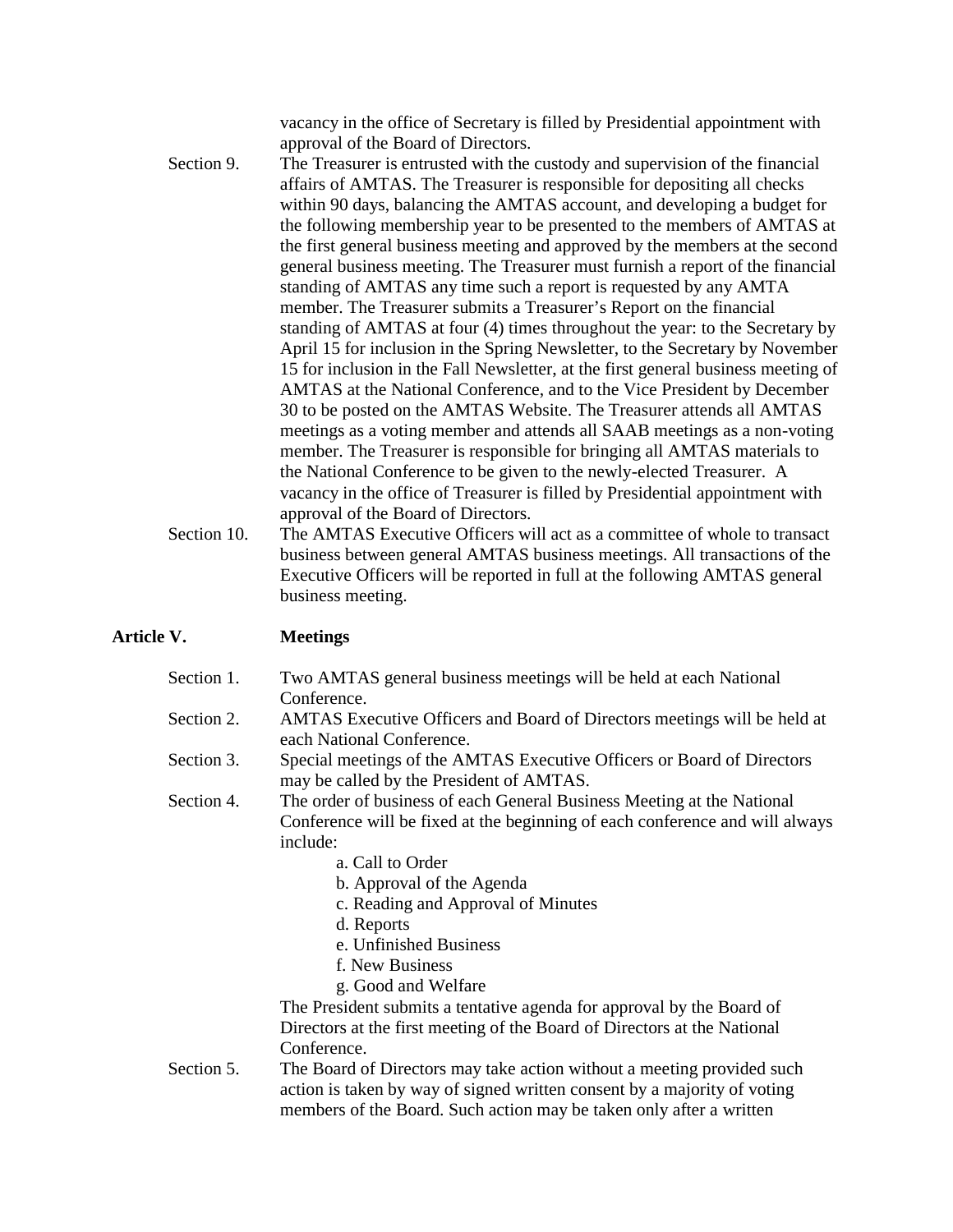statement, in which the action is described, has been sent to all members of the Board.

#### **Article VI. Board of Directors**

- Section 1. The Board of Directors is responsible for conducting the normal business of AMTAS. The Board of Directors will establish major administrative policies to govern the affairs of AMTAS and plan and implement measures to further the growth and development of AMTAS.
- Section 2. There is a Board of Directors consisting of thirteen (13) voting members: AMTAS President, President-Elect, Vice President, Parliamentarian, Secretary, Treasurer, and seven (7) Student Representatives, one (1) from each AMTA region. The Chairperson of SAAB is an ex-officio member without the right to vote.
- Section 3. A Regional Representative to the Board of Directors serves as a liaison between his/her respective regional organization and AMTAS. A Regional Representative attends all AMTAS general business meetings, Board of Directors meetings, and SAAB meetings as a voting member. The Regional Representative presents a Regional Representative's report three (3) times during the year: to the Secretary by April 15 for inclusion in the Spring Newsletter, to the Secretary by November 15 for inclusion in the Fall Newsletter, and at the first general business meeting of AMTAS at the National Conference. Regional Representatives will be selected at the discretion of the regional organizations; however, no AMTAS Executive Officer may be selected as a Regional Representative. Within three (3) weeks of selection (usually at Regional Conference), the Regional Representative will submit his/her name and contact information to the SAAB Regional Advisor, AMTAS Secretary, and SAAB Chairperson and will submit his/her region's governing Bylaws to the AMTAS Parliamentarian. If the Regional Representative is unable to attend the National Conference, he/she will send a qualified alternate.
- Section 4. Board of Directors business outside the National Conference will be conducted through electronic correspondence.

#### **Article VII. Student Representatives to the AMTA Standing Committees**

- Section 1. There is at least one Student Representative appointed to each of the thirteen (13) AMTA Standing Committees: Government Relations, Reimbursement, Research, Standards of Clinical Practice, Communication and Technology, Affiliate Relations, Employment and Public Relations, International Relations, Membership, Professional Advocacy, Special Target Populations, Association Internship Approval, and Continuing Education. Section 2. Student Representatives to the AMTA Standing Committees are appointed by
- the AMTAS Board of Directors at each National Conference. Prior to February 1st, the AMTAS Secretary will provide all AMTAS members with a nomination form for oneself or another AMTAS member to be submitted no later than April 1st. The AMTAS Board of Directors will review the nomination form, with the official appointment of Student Representatives by the President. If any Standing Committee is without a Student Representative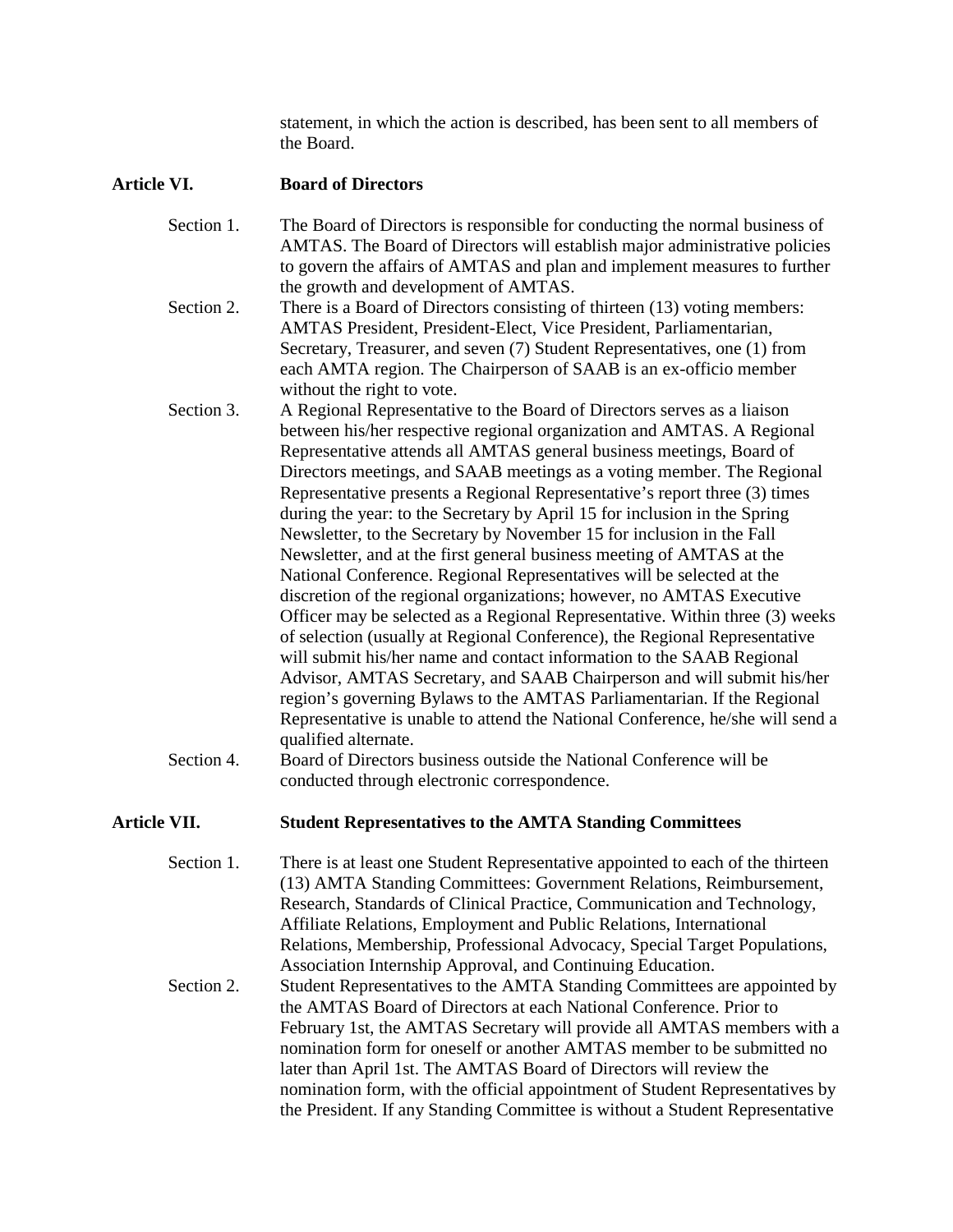at any time, a willing AMTAS member will be appointed as a Student Representative at the discretion of the AMTAS Board of Directors. Section 3. Student Representatives to the AMTA Standing Committees serve a term of one year, from May 1st until the appointment of a new Student Representative. A Student Representative may be appointed to a second one year term at the discretion of the Board of Directors. Section 4. A Student Representative to an AMTA Standing Committee attends all meetings of his/her respective Standing Committee as a non-voting member. Student Representatives communicate with the AMTAS President-Elect a minimum of once per quarter. During the second AMTAS general business meeting at the National Conference, each Student Representative reports to AMTAS about the issues of his/her respective Standing Committee. Immediately following his/her report to AMTAS, each Student Representative submits a formal summary report of the committee's activities

# to the AMTAS Secretary for publication in the AMTAS Newsletter.

#### **Article VIII. Student Affairs Advisory Board**

Section 1. The Student Affairs Advisory Board (SAAB), as authorized in the AMTA Bylaws, Article IX, Section 4, handles any concerns brought to its attention by students or concerning students. SAAB serves as a direct communication link between AMTA and AMTAS.

#### **Article IX. Quorum**

- Section 1. A simple majority of the Board of Directors, including the AMTAS President or President-Elect, will constitute quorum at any meeting of the Board of Directors.
- Section 2. A simple majority of the Executive Officers will constitute quorum at any meeting of the Executive Officers.
- Section 3. Three (3) Executive Officers, three (3) Regional Representatives, and the number of AMTAS members present will constitute quorum for general business meetings of AMTAS at National Conferences.

#### **Article X. Nominations and Elections**

Section 1. Election of AMTAS Executive Officers occurs annually at the National Conference. All AMTAS members are eligible to hold an Executive Officer position. Nomination forms shall be available one month prior to the National Conference. Any AMTAS member may nominate an AMTAS member to run for one (1) Executive Officer position. The nominated student must accept the nomination to be included on the election ballot. Nomination forms are due prior to the first general business meeting, when the President will open the floor to any final nominations for each Executive Officer position. After all nominations have been entertained for each Executive Officer position, the President closes the floor for nominations and the ballot is finalized. At the second AMTAS general business meeting, ballots are distributed to AMTAS members and secret-ballot elections occur for AMTAS President-Elect, Vice President, Parliamentarian, Secretary, and Treasurer. Non-voting volunteers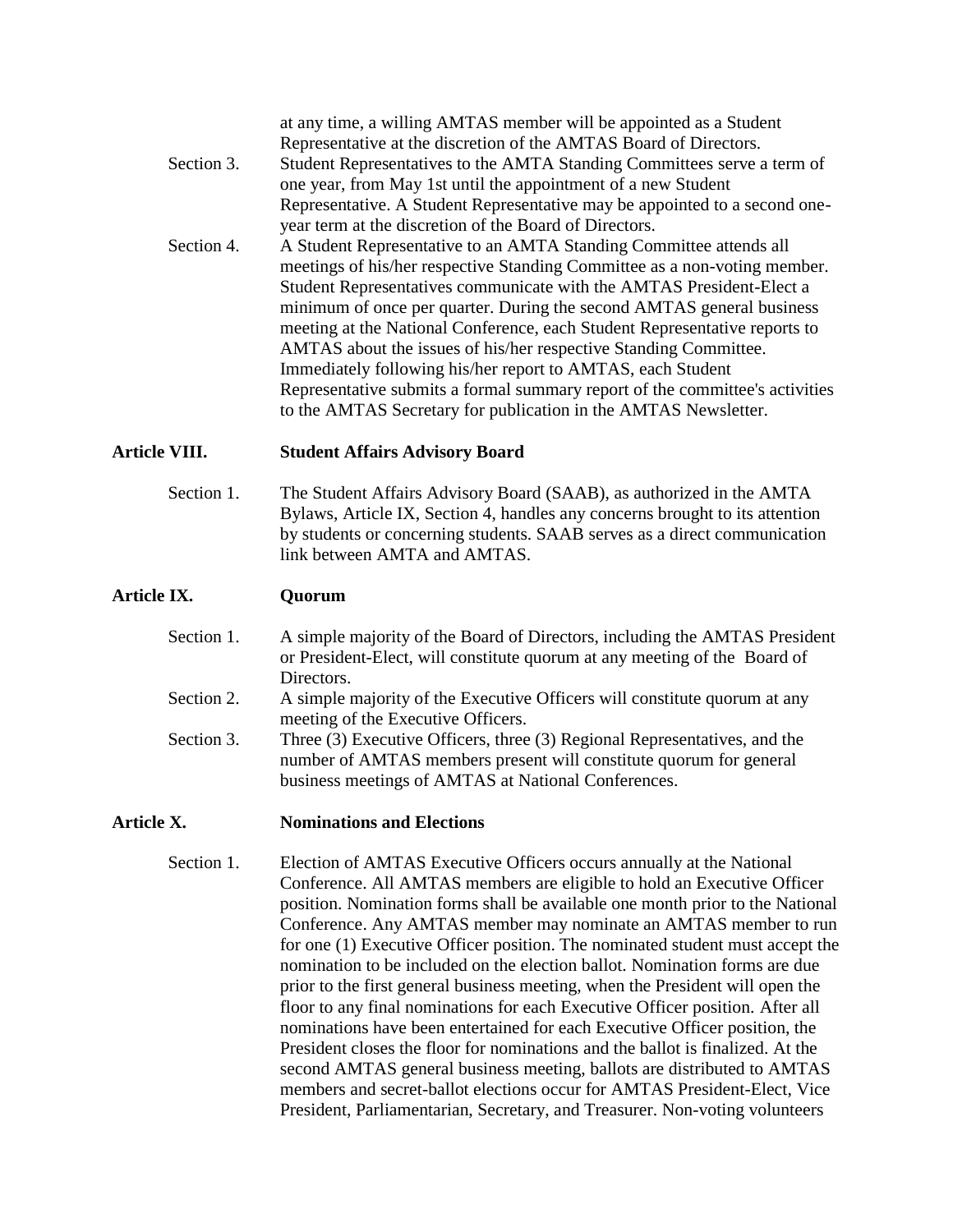and the SAAB Chairperson are responsible for tallying ballots and announcing election results.

Section 2. In the event that there are no nominations for an Executive Officer position at the close of the first AMTAS general business meeting, the AMTAS Parliamentarian will form an ad hoc committee to secure nominations. This committee will include the SAAB Chairperson and members of the AMTAS Board of Directors. In the event that a position remains open at the conclusion of the second AMTAS general business meeting, the current AMTAS President may appoint a willing AMTAS member to fill the position with the approval of the AMTAS Board of Directors.

#### **Article XI. Resignation, Removal, and Replacement of Executive Officers and Student Representatives**

- Section 1. If any Executive Officer or Student Representative to an AMTA Standing Committee is unable to fulfill his/her duties, including attendance at the National Conference, he/she must notify the AMTAS President and the SAAB Chairperson of his/her resignation in writing no later than one (1) month prior to the National Conference. If an Executive Officer is unable to attend the National Conference and chooses not to resign, he/she must notify the AMTAS President and the SAAB Chairperson no later than one (1) month prior to the National Conference, must find a replacement, and may consult the AMTAS President and the SAAB Chairperson for assistance in securing a replacement. If he/she chooses to resign, he/she must surrender any records related to his/her office to the SAAB Chairperson. If he/she chooses to find a replacement, he/she will be responsible for providing the replacement officer with all information relevant to fulfill the duties of the office.
- Section 2. In the event that an Executive Officer is found to be involved with any behavior that is deemed inappropriate and/or unlawful, in accordance with these Bylaws, the AMTA Bylaws, the AMTA Code of Ethics, and/or any other professional document expected to be followed by all music therapists and student music therapists, an executive session of the AMTAS Executive Officers shall take place. The Executive Officers shall review the matter and decide on proper action to be taken.
- Section 3. Any of the elected or appointed Executive Officers, AMTAS Representatives, Committee Chairpersons, or other representatives of the organization may be suspended from duties by an affirmative vote of at least seven (7) of the thirteen (13) voting members of the Board of Directors. In order to remove anyone in an elected or appointed position, the following must occur: The Board of Directors and the SAAB Chairperson shall be supplied with supporting evidence which justifies a removal, a paper or electronic ballot will be sent to all Board members to complete and return via post or email, and the Board must support by majority vote the removal of the person in the elected or appointed position. The Executive Officers, AMTAS Representatives, Committee Chairpersons, and other representatives of the organization can be called to action without a meeting in order to discuss the rescinding of anyone in an elected or appointed position.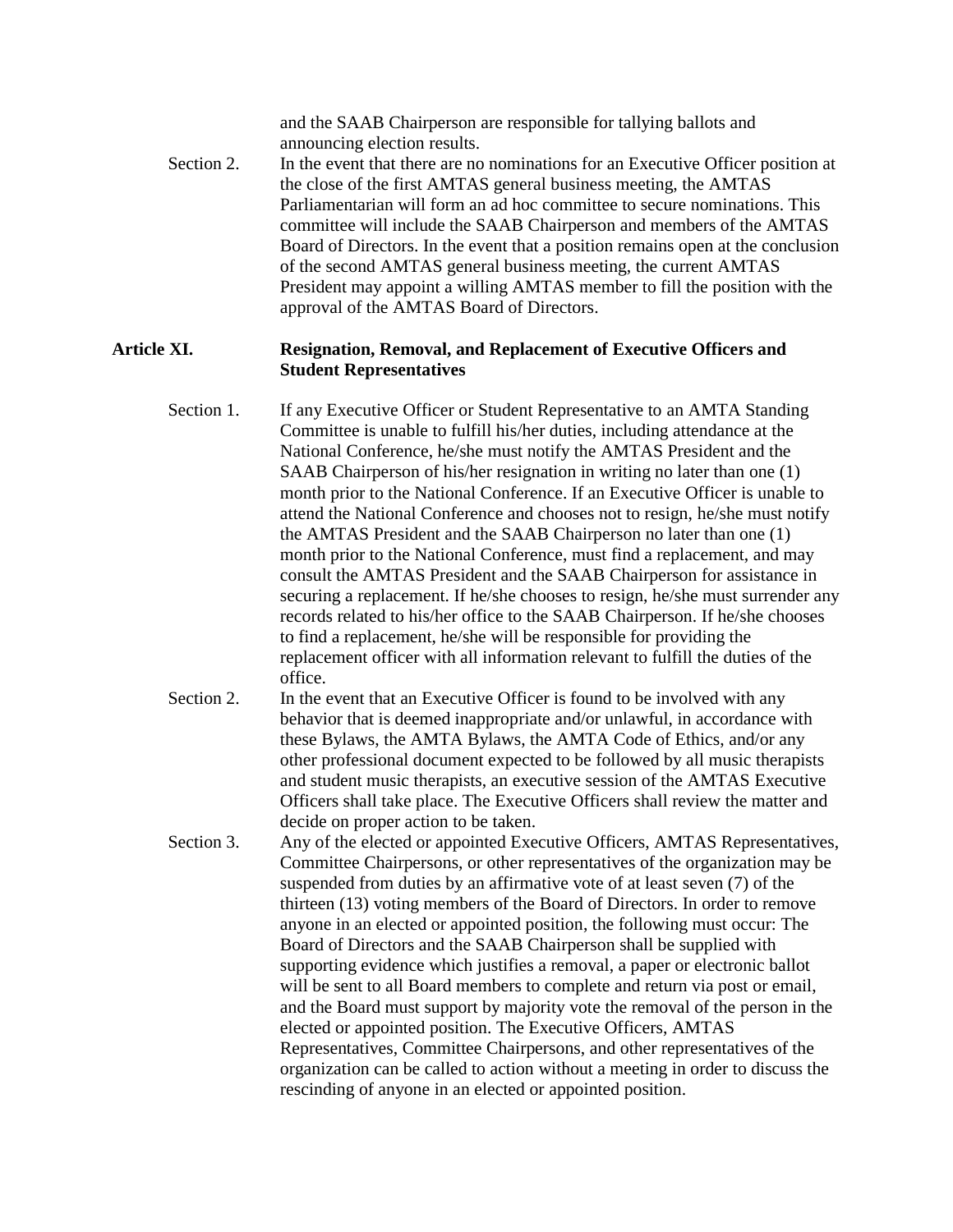- Section 4. In the event that the President resigns during the year, the current President- Elect will assume the role of President. The position of President-Elect will remain empty until the National Conference of that year. Whoever is elected as President-Elect at the National Conference will then begin his/her term immediately (National Conference-January). When the new Executive Officers move into their roles (January-National Conference), the newly elected President-Elect will remain in that position for that year. The current President (former President-Elect who is standing in for the role of President) will then serve his/her full term as President for the following year.
- Section 5. In the event that an Executive Officer or Student Representative to a Standing Committee does not communicate according to the plan established by these Bylaws, the AMTAS President will attempt to make contact with the officer by email, phone, and registered mail. If the AMTAS President is the inactive Executive Officer, the SAAB Chairperson will attempt to make contact through the same channels. If, after 30 days, the officer or representative has not made contact, a registered letter will be sent by the SAAB Chairperson stating that if contact is not made within 30 days, he/she will be considered resigned from office by abandonment. After the waiting period has expired, the position will be considered vacant and will be filled as prescribed by these Bylaws.
- Section 6. In the event that the President-Elect resigns between the National Conference and assuming the post of President in the new term, the position of President- Elect will remain vacant for the remainder of the calendar year. At the National Conference of that year, the membership will elect both a President and a President-Elect who will begin their terms in January of the following year, per Article IV, Section 7 of the AMTA Bylaws. The outgoing President will serve as Past-President for a maximum of five months in order to provide continuity between the Executive Officers.

# **Article XII. Student Publications**

- Section 1. AMTAS Website
	- a. The AMTAS Vice President is responsible for creating and maintaining the AMTAS Website.
	- b. The AMTAS Website is the primary means of communication for information about AMTAS.
	- c. The AMTAS Website is updated whenever new information is available and at least once per quarter.

#### Section 2. Student Newsletter

- a. The AMTAS Secretary serves as the Editor for the Student Newsletter, News About Music Therapy Students.
- b. The Student Newsletter is electronically published on the AMTAS Website semi-annually, within ten (10) days of April 30 and within ten (10) days of November 30.
- c. Each Student Member of AMTA will receive email notification upon the publication of the Student Newsletter.

**Article XIII. Student Awards**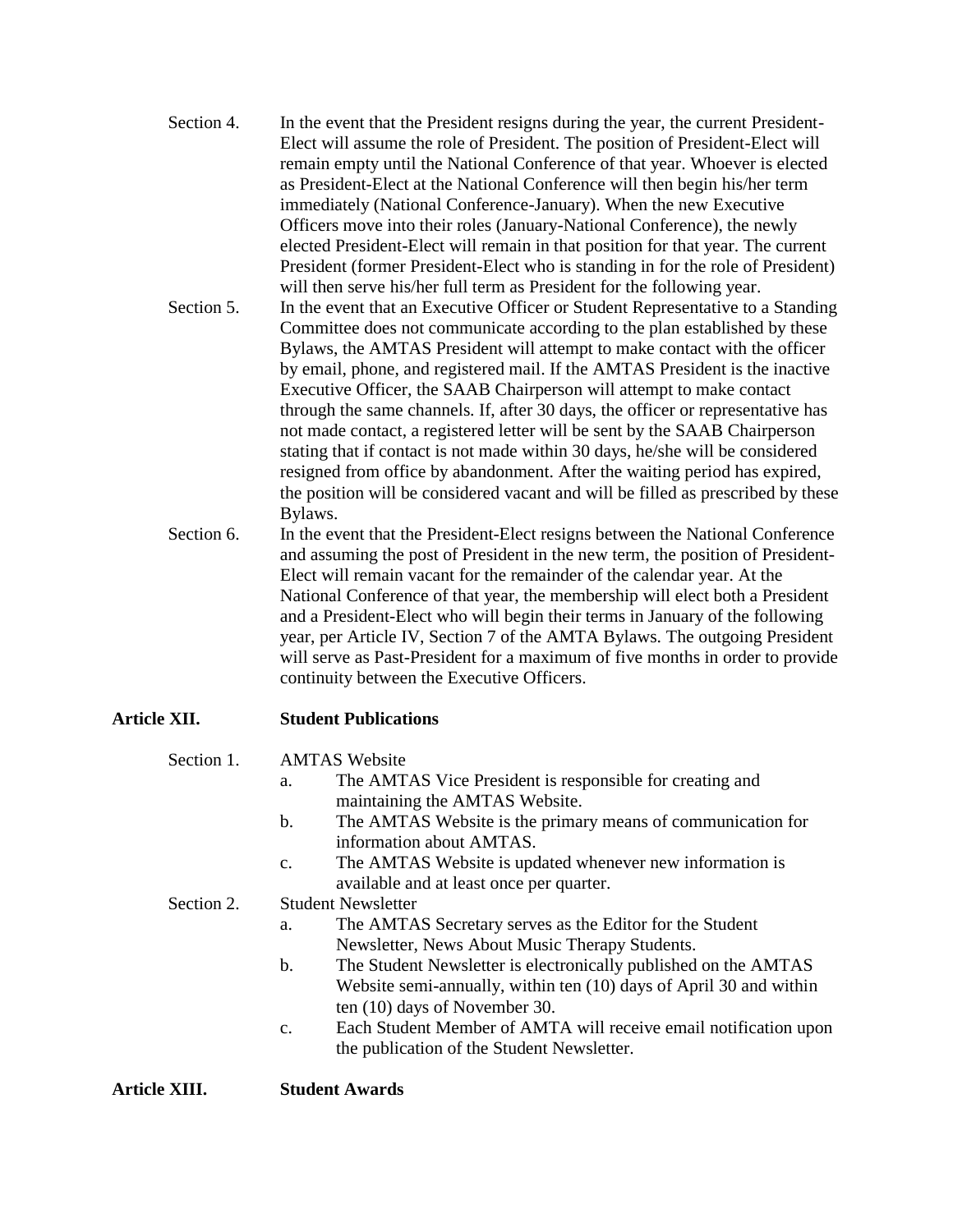| Section 1. | AMTAS annually administers the AMTAS STAR (Students Taking Active                 |
|------------|-----------------------------------------------------------------------------------|
|            | Roles) Award to a well-qualified student, or students, who is a current           |
|            | AMTAS member whose process is described in Article III, Section 4 of the          |
|            | <b>AMTA Bylaws.</b>                                                               |
| Section 2. | AMTAS will support SAAB in coordination and administration of the E.              |
|            | Thayer Gaston Award.                                                              |
| Section 3. | AMTAS annually administers the Regional Support Fund to a well-qualified          |
|            | region, whose process is described in Article III, Section 4 of the AMTA          |
|            | Bylaws.                                                                           |
| Section 4. | The AMTAS Executive Officers distribute application materials, evaluate           |
|            | applicants, select the award recipient, and provide the financial support for all |
|            | awards, excluding the Gaston award. The application process and number of         |
|            | award recipients will be at the discretion of the AMTAS Executive Officers.       |
| Section 5. | Recipients of student awards, excluding the Gaston award, are not required to     |
|            | attend the National Conference.                                                   |
|            |                                                                                   |

# **Article XIV. Service**

Section 1. AMTAS will complete an annual service project that is selected at the discretion of the Board of Directors.

# **Article XV. Funds and Finances**

| Section 1.          | The fiscal year will be parallel with that of AMTA and run from January 1 to<br>December 31.                                                                                                                                                                                                                                                                                                                                                                    |
|---------------------|-----------------------------------------------------------------------------------------------------------------------------------------------------------------------------------------------------------------------------------------------------------------------------------------------------------------------------------------------------------------------------------------------------------------------------------------------------------------|
| Section 2.          | Funds will be allocated to the AMTAS Executive Officers for all<br>administrative expenses incurred during their term of office.                                                                                                                                                                                                                                                                                                                                |
| Section 3.          | Funds will be allocated according to a budget presented to and approved by<br>the AMTAS members at its first and second general business meetings,<br>respectively.                                                                                                                                                                                                                                                                                             |
| Section 4.          | AMTAS will cap any budgetary surplus at \$500 and from the excess<br>surplus up to \$2100 will be divided equally among each Executive Officer<br>in reimbursement for conference costs.                                                                                                                                                                                                                                                                        |
| Section 5.          | No part of the net income of the organization shall insure to the benefit of<br>or be distributed to its directors, officers, or other private persons. The<br>organization shall distribute its income for each taxable year at such time<br>and in such manner as not to become subject to the tax on undistributed<br>income imposed by Section 4942 of the Internal Revenue Code of 1986 or<br>corresponding provisions of any subsequent federal tax laws. |
| <b>Article XVI.</b> | <b>Parliamentary Authority</b>                                                                                                                                                                                                                                                                                                                                                                                                                                  |

# Section 1. The current edition of Roberts Rules of Order Newly Revised is the authority for all questions of parliamentary procedure not covered by these Bylaws.

# **Article XVII. Bylaw Amendment**